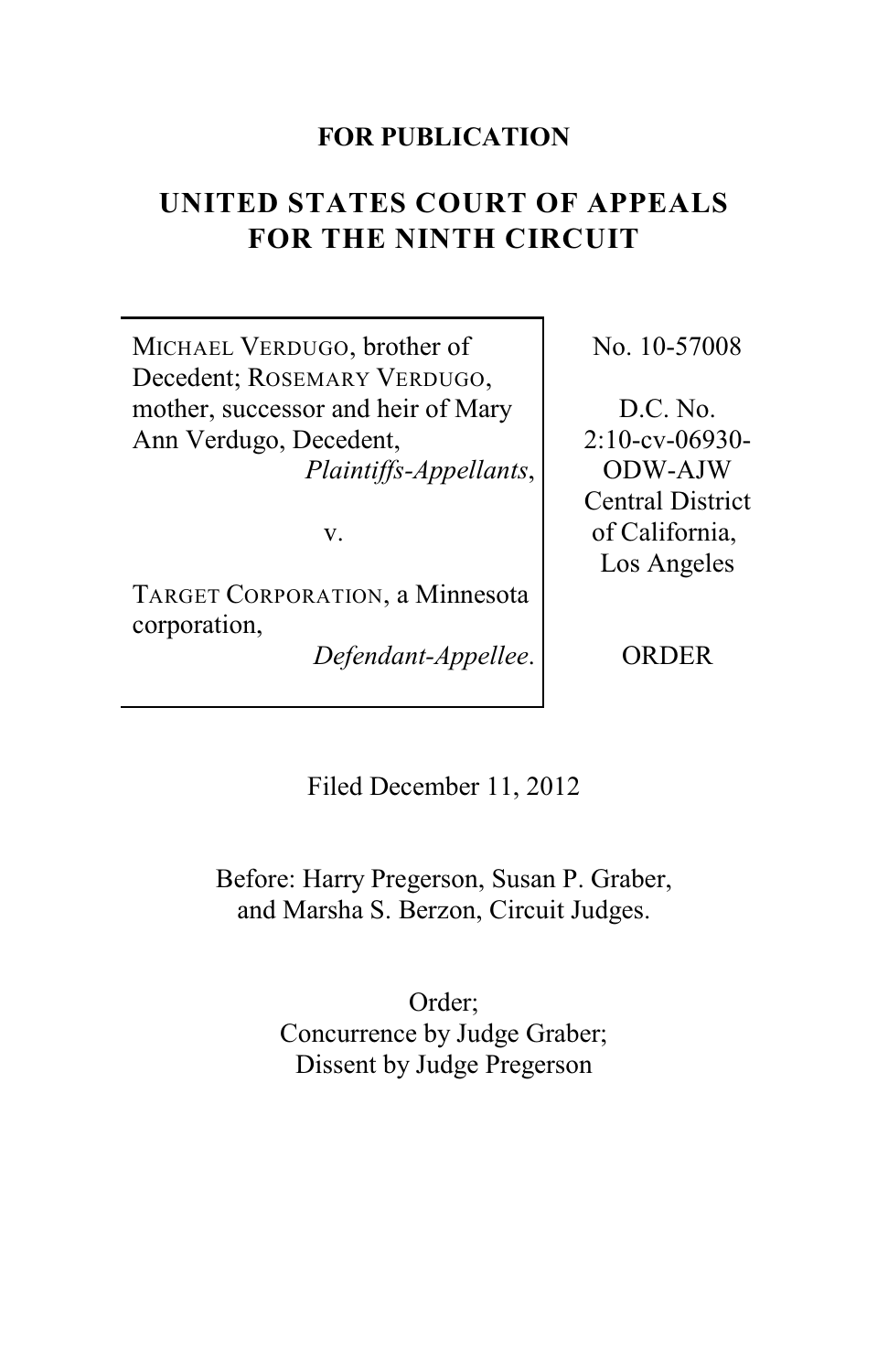# **SUMMARY \***

# **Certification to CA Supreme Court**

The panel certified a question of California law to the California Supreme Court, withdrew the case from further consideration, and stayed further proceedings pending final action by the California Supreme Court.

The panel certified the following question:

In what circumstances, if ever, does the common law duty of a commercial property owner to provide emergency first aid to invitees require the availability of an Automatic External Defibrillator ("AED") for cases of sudden cardiac arrest?

Judge Graber concurred fully in the order, and wrote separately to note that in the absence of the California Supreme Court's guidance, she would disagree with Judge Pregerson's dissenting view.

Judge Pregerson dissented from the order certifying a question to the California Supreme Court. Judge Pregerson would reverse the district court's dismissal of the complaint and remand for further proceedings because he would hold in the circumstances of this case that the California common law duty for a business to provide emergency first aid to its

This summary constitutes no part of the opinion of the court. It has **\*** been prepared by court staff for the convenience of the reader.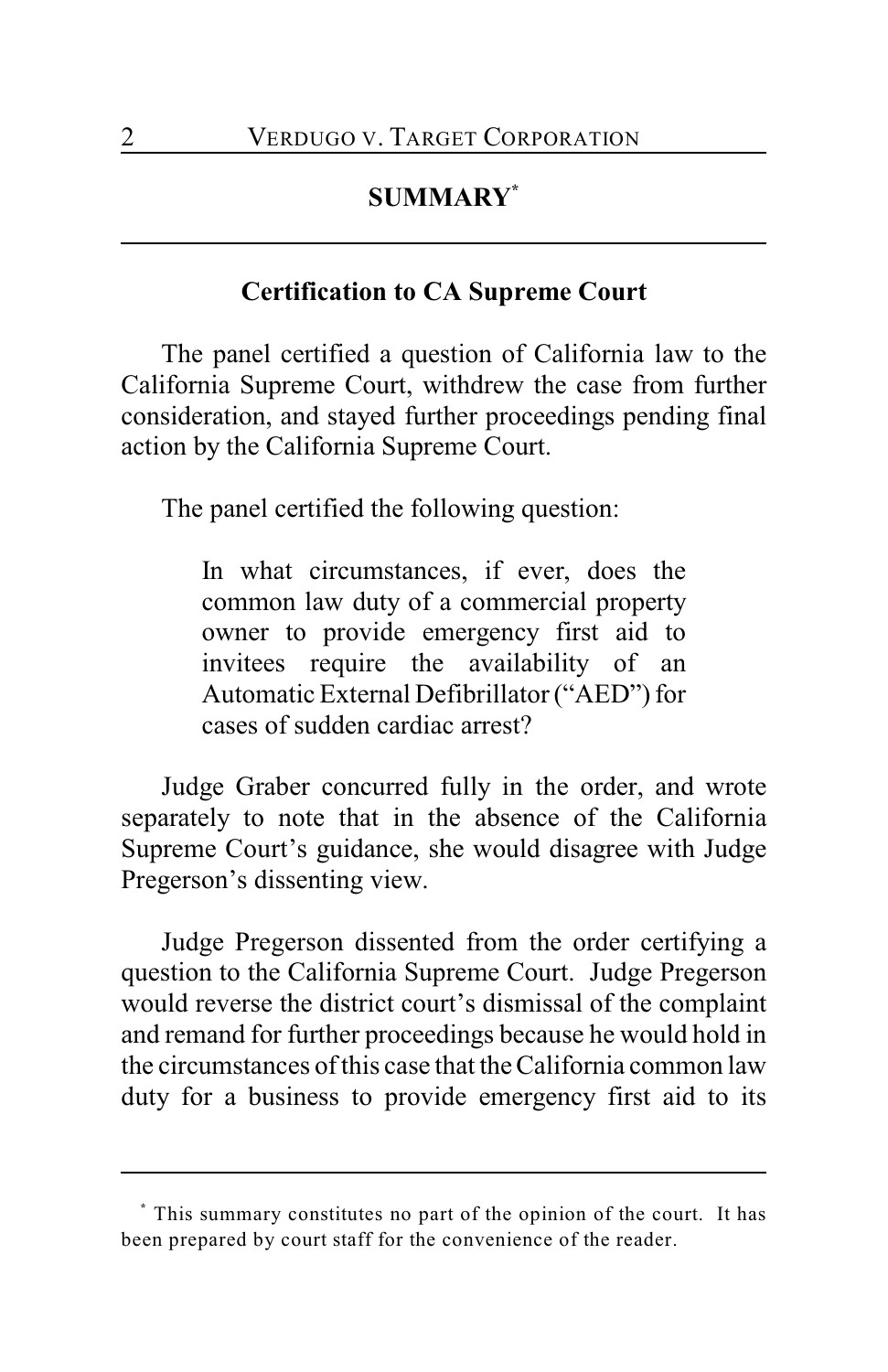invitees requires the availability of an AED for cases of sudden cardiac arrest.

# **COUNSEL**

Robert A. Roth, Tarkington, O'Neill, Barrack & Chong, Berkeley, California; David G. Eisenstein, Law Offices of David G. Eisenstein, P.C., Carlsbad, California for Plaintiffs-Appellants.

Benjamin R. Trachtman and Ryan M. Craig, Trachtman & Trachtman, Mission Viejo, California for Defendant-Appellee.

# **ORDER**

Pursuant to Rule 8.548 of the California Rules of Court, we request the California Supreme Court to decide the question of California law set forth in Part II of this order. This case is withdrawn from submission until further order of this court, and all further proceedings in this court are stayed pending final action by the California Supreme Court.

There is no controlling precedent resolving the question we set forth below. The answer will determine the outcome of the present appeal. Our phrasing of the question below is not meant to restrict the California Supreme Court's consideration of the issue involved. We agree to follow the answer provided by the California Supreme Court.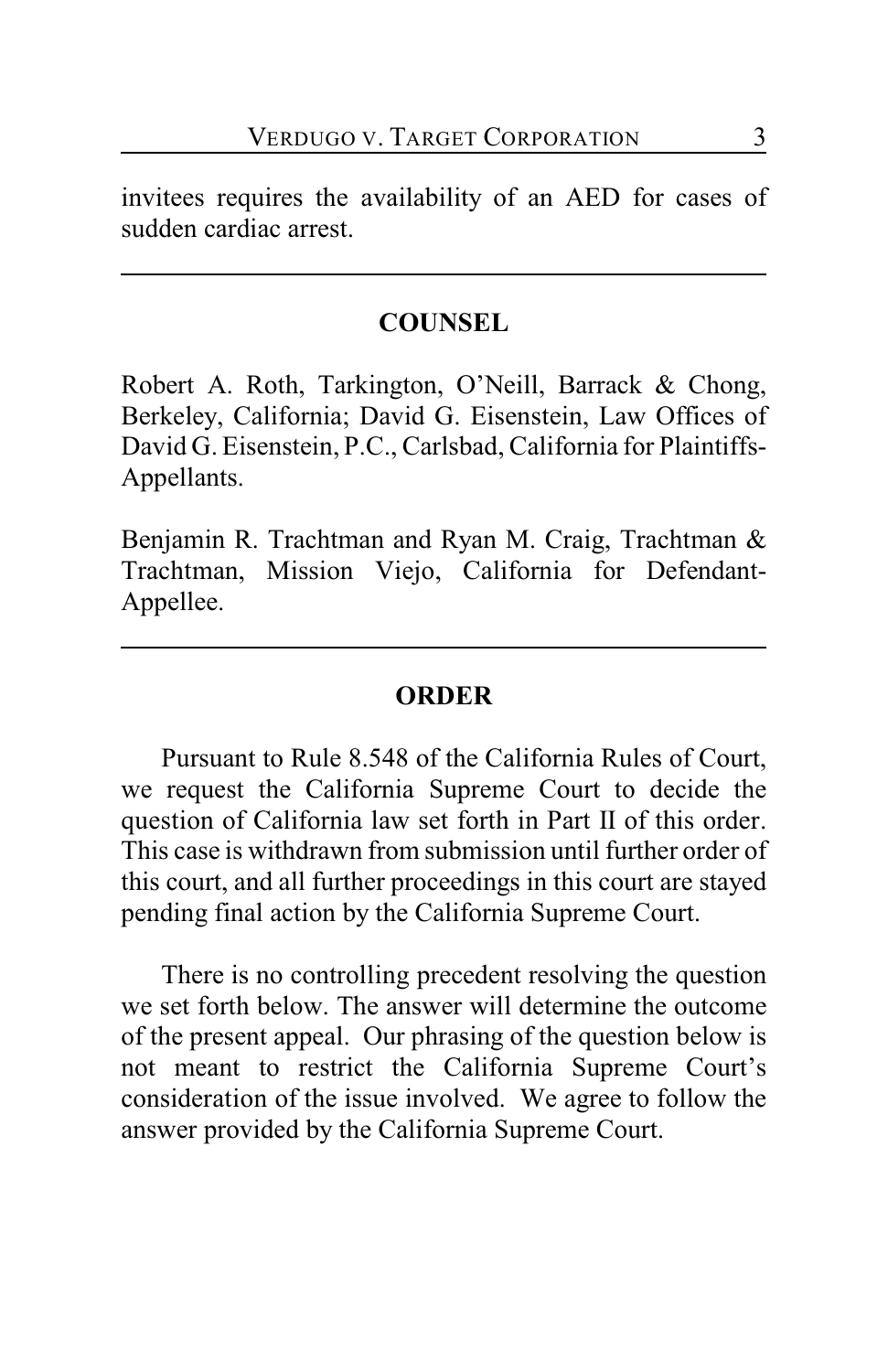# **I**

## **CAPTION AND COUNSEL**

Michael and Rosemary Verdugo are considered the petitioners in this request because they appeal from the district court's adverse ruling on the specified issue. The caption of this case is:

> MICHAEL VERDUGO, brother of Decedent; ROSEMARY VERDUGO, mother, successor and heir of Mary Ann Verdugo, Decedent, Plaintiffs-Appellants,

> > v.

TARGET CORPORATION, a Minnesota corporation, Defendant-Appellee.

The names and addresses of counsel are:

*For the Verdugos*: Robert A. Roth, Tarkington, O'Neill, Barrack & Chong, Berkeley, CA; David Griffith Eisenstein, Law Offices of David G. Eisenstein, P.C., Carlsbad, CA.

*For Target Corporation*: Benjamin R. Trachtman, Ryan M. Craig, Trachtman & Trachtman, Mission Viejo, CA.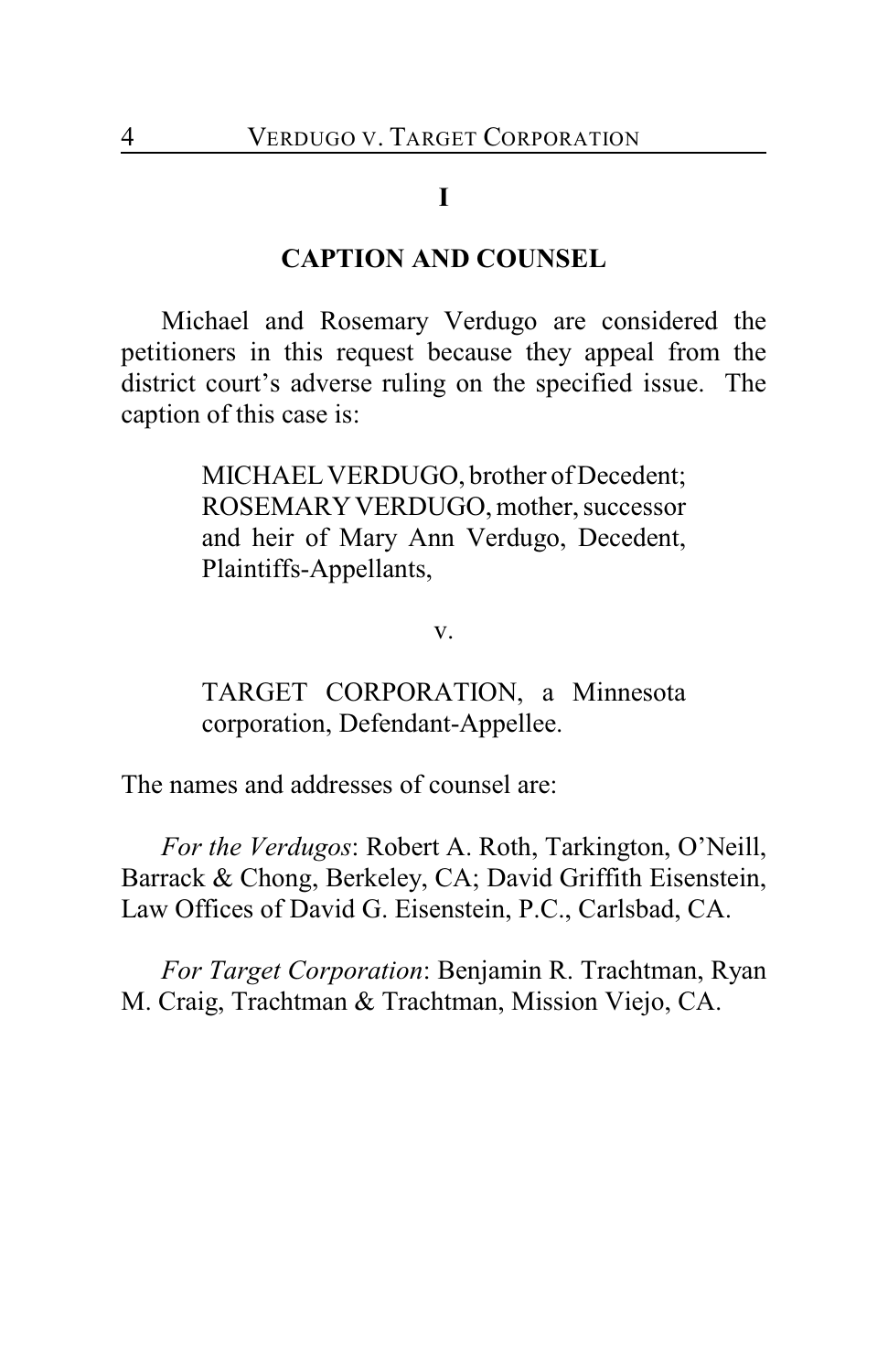#### **II**

# **QUESTION OF LAW**

The question of law we wish to be answered is:

In what circumstances, if ever, does the common law duty of a commercial property owner to provide emergency first aid to invitees require the availability of an Automatic External Defibrillator ("AED") for cases of sudden cardiac arrest?

#### **III**

#### **STATEMENT OF FACTS**

Mary Ann Verdugo, age 49, was shopping at a Target store in Pico Rivera, California, with her mother and brother on August 31, 2008, when she suffered sudden cardiac arrest and collapsed. In response to a 911 call, paramedics were dispatched from a Los Angeles County Fire Department station nearby. It took the paramedics several minutes to reach the store, and several more minutes to reach Verdugo inside. By the time the paramedics arrived, Verdugo was dead and could not be resuscitated. Target did not have an AED in its store.

Nearly 300,000 Americans suffer from sudden cardiac arrest every year, and only eight percent survive. Sudden cardiac arrest is caused by a problem with the heart's electrical impulses, causing it to stop pumping blood. Unlike a myocardial infarction (a heart attack), sudden cardiac arrest often strikes with no prior symptoms and can strike a heart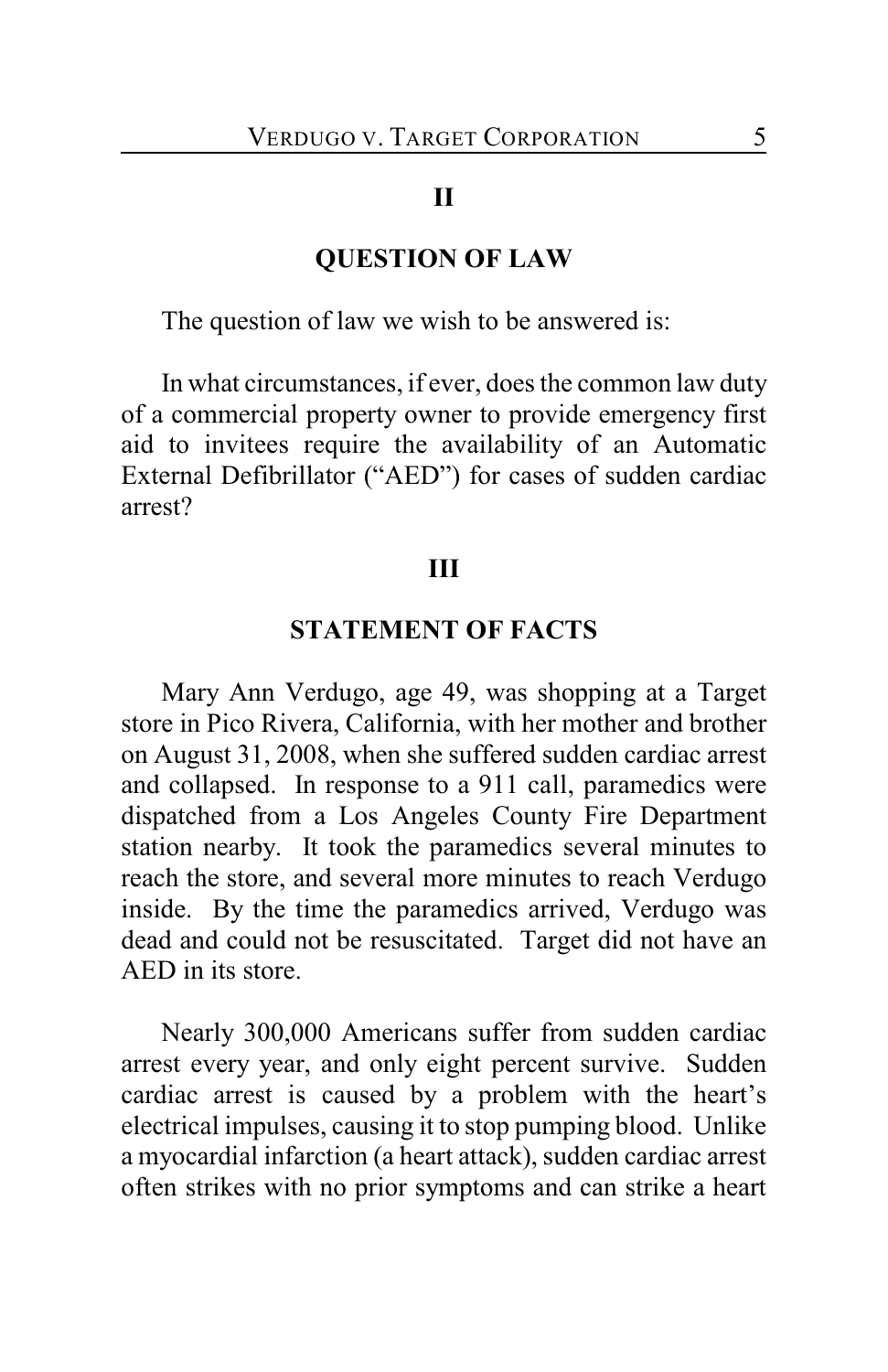that is otherwise healthy. A shock from an AED can restart a heart by correcting the misfiring of its electrical impulses. To be effective, the AED must be used immediately. The chance of surviving sudden cardiac arrest decreases by 10 percent for everyminute that passes before the heart's rhythm is restored. Cardiac Arrest Survival Act of 2000, Pub. L. No. 106–505, § 402(5), 114 Stat. 2314. It is estimated that 30 percent of those who experience cardiac arrest could be saved if an AED were used immediately. *Id.* § 402(4).

Target sells AEDs on its website for approximately \$1,200. AEDs can be used by the untrained, as the devices provide oral instructions to users and "are designed not to allow a user to administer a shock until after the device has analyzed a victim's heart rhythm and determined that an electric shock is required." *Id.* § 402(8).

Verdugo's mother and brother filed a wrongful death action against Target in California Superior Court, and Target removed to federal court. Target then filed a motion to dismiss pursuant to Federal Rule of Civil Procedure 12(b)(6), which the district court granted, holding that Target had no duty to acquire and install an AED. The Verdugos appealed, arguing that a duty does exist under California common law and, in the alternative, asking that the question be certified to the California Supreme Court. Target opposed certification.

#### **IV**

## **STATEMENT OF REASONS FOR THE REQUEST**

The resolution of the question presented by this case implicates strong state interests and could have wide-reaching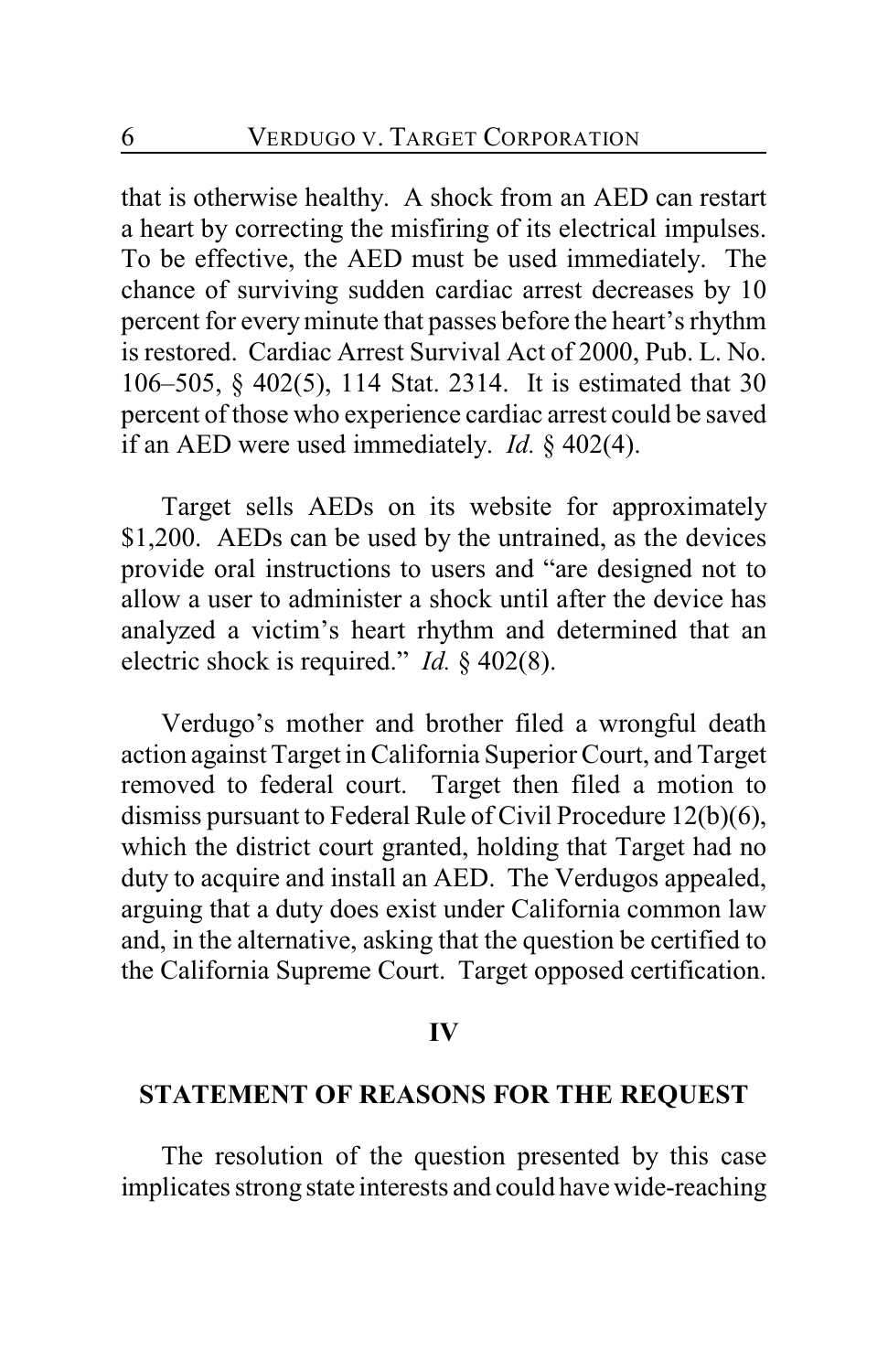effects in the state of California. The Verdugos seek the announcement of a common-law rule that would require many retail establishments across the state to acquire AEDs. Target suggests that such a rule would burden it and many companies like it, that California common law does not support such a rule, and that the California AED statutes preclude the imposition of such a common law rule. More broadly, Target maintains that California common law does not support any requirement that property owners provide first aid to invitees beyond calling 911 to summon assistance. As a matter of comity, we consider the California Supreme Court better positioned to address these major questions of California tort law than this court. *See Klein v. United States*, 537 F.3d 1027, 1030 (9th Cir. 2008) (order).

#### **A**

Both parties agree that there is no statutory duty in California requiring a business like Target to obtain a defibrillator. The California legislature has enacted a series of statutes governing AEDs that are acquired by building owners and managers. *See* Cal. Health & Safety Code § 1797.196 (West 2012); Cal. Civ. Code § 1714.21(d) (West 2012) (providing immunity from civil liability for those who acquire AEDs as long as they comply with specified maintenance, testing, and notice requirements). These statutes "reflect legislative policy to encourage the availability of AEDs by providing immunity from liability for those who acquire the devices." *Rotolo v. San Jose Sports & Entm't, LLC*, 151 Cal. App. 4th 307, 314 (Ct. App. 2007).

At the same time, the legislature has declared that "[n]othing in this section . . . may be construed to require a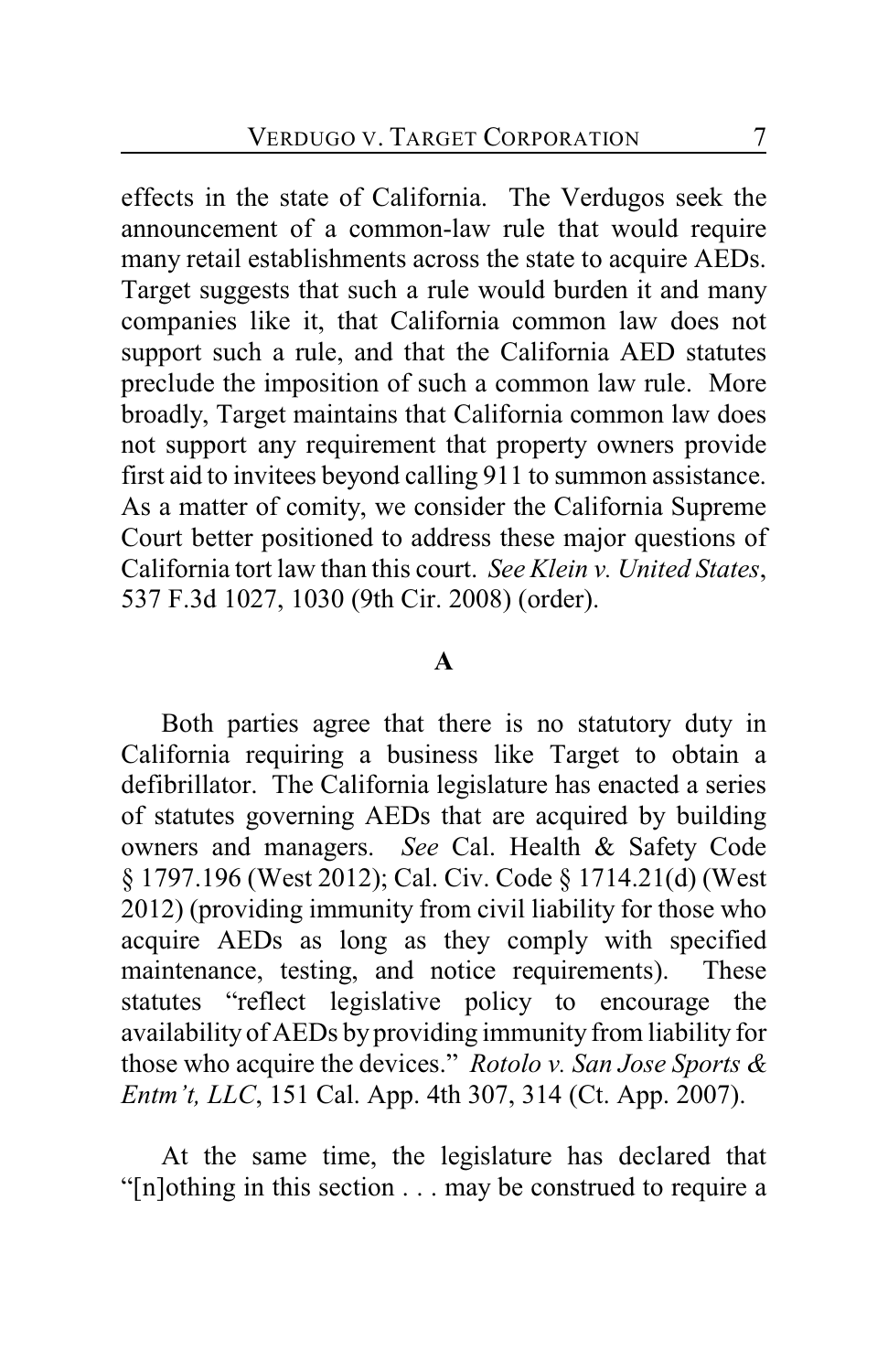building owner or a building manager to acquire and have installed an AED in any building." Cal. Health & Safety Code § 1797.196(f). Whether the AED statutes as a whole, including § 1797.196(f), preclude the existence of a *common law* duty to acquire an AED is one of the issues in this case. *See Rotolo*, 151 Cal. App. 4th at 325.

Target argues, and the district court held, that the statutory scheme has "occupied the field," and that imposing a common law duty here would "defeat the underlying legislative purpose." *Id.* at 314. For this proposition, Target relies largely on *Rotolo*, which held that where a hockey rink *had* acquired an AED but failed to notify invitees of its existence and location, and a hockey player died as a result, the statutory scheme precluded common law liability where there had been compliance with the statutory requirements for immunity. *Id.* at 322–23.

The Verdugos maintain, to the contrary, that the thrust of California's legislative scheme regarding AEDs is to encourage their availability by providing immunity for those who acquire them and comply with training and maintenance requirements. *Id.* at 319–20. According to the Verdugos, the statutes deal with situations in which business owners do acquire AEDs and do not apply to the situation presented here, where a business owner has not acquired an AED. Imposing a common law duty to acquire an AED in these circumstances, the Verdugos maintain, would not frustrate the legislature's desire to promote the acquisition of AEDs by providing a safe harbor from liability for those who install and maintain them properly, as any business required to install an AED under a common law tort theory would be entitled to statutory immunity. On this analysis, the existence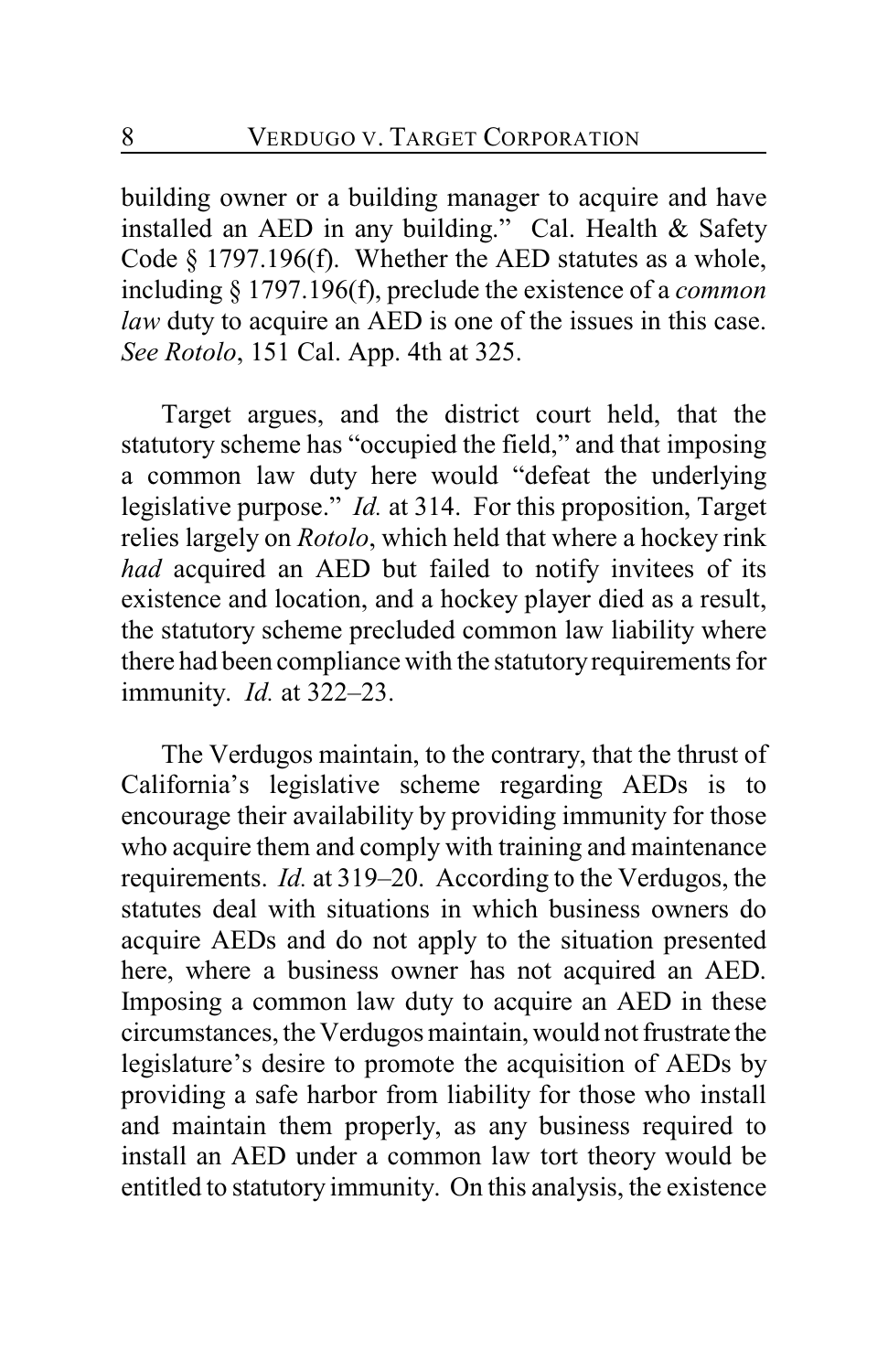of California's statutory scheme is not determinative as to whether a common law duty exists.

#### **B**

If the court were to accept the Verdugos' view of the relationship between the AED statutes and California common law, then the pertinent question would become whether Target Stores had a duty under California common law to have an AED available. There is under California law a "special relationship" between business owners and their invitees, which creates a duty to provide "'assistance [to] . . . customers who become ill or need medical attention.'" *Delgado v. Trax Bar & Grill*, 36 Cal. 4th 224, 241 (2005) (alteration in original) (quoting *Breaux v. Gino's, Inc.*, 153 Cal. App. 3d 379, 382 (Ct. App. 1984)). Beyond this basic principle, California's invitee precedents are in some tension as they pertain to the issue in this case.

Target suggests, first, that the duty to provide medical assistance to invitees is uniformly discharged simply by calling 911, relying for this proposition on *Breaux*. In *Breaux*, the Court of Appeal held that a restaurant had fulfilled its duty to a choking patron by summoning emergency services and was not required to provide further assistance. 153 Cal. App. 3d at 381–82. The Verdugos point out, however, that *Breaux* relied in its reasoning on a statutory scheme similar to the one implicated in *Rotolo*: California law required the posting in restaurants of first aid instructions for choking victims and created a safe harbor from liability for restaurants that did so. *Id.* at 381 & n.2. Gino's, the defendant in *Breaux*, had posted the instructions required for the safe harbor. Under those circumstances,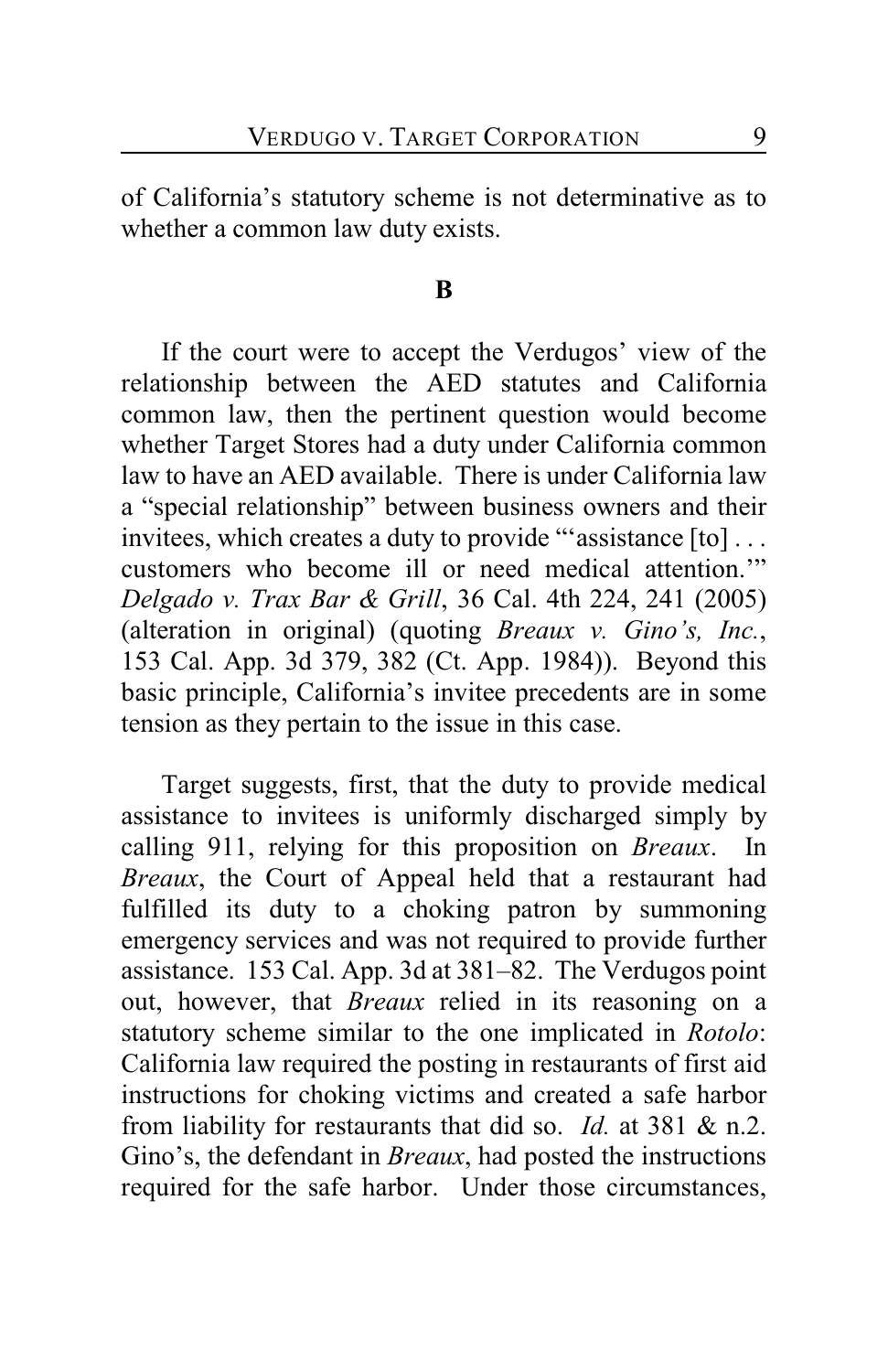imposing a common law duty beyond calling 911 would, as in *Rotolo*, have contradicted the legislative scheme. Here, in contrast, Target did not have an AED available on the premises, and so had not taken the steps necessary under the statute to trigger immunity from liability.

Just as Target relies on *Breaux*, so the Verdugos rely on *Delgado*, maintaining that it refutes any categorical rule that summoning emergency services is always sufficient to fulfill a business's duty of care to its patrons. In *Delgado*, the court held that a bar had a duty to do more than simply call the police when a fight broke out between several of its customers. 36 Cal. 4th at 245–46. In determining the scope of the duty owed to invitees, *Delgado* observed, foreseeability of injury is a "'crucial factor.'" *Id.* at 237 (quoting *Ann M. v. Pac. Plaza Shopping Ctr.*, 6 Cal. 4th 666, 676 (1993)). The foreseeability of the harm must be balanced "against the burden of the duty to be imposed." *Ann M.*, 6 Cal. 4th at 678. Where the burden of preventing the harm is great, a higher degree of foreseeability is required, and where "the harm can be prevented by simple means, a lesser degree of foreseeability may be required." *Id.* at 679 (internal quotation marks omitted). Applying this analysis, the court in *Delgado* reasoned that the bar's bouncers could foresee that a fight was about to erupt and, in that situation, there were "reasonable, relatively simple, and minimally burdensome steps" they could have taken to prevent it. *Delgado*, 36 Cal. 4th at 246. In so holding, the court distinguished *Ann M.*, in which the plaintiff was raped in the shopping center where she worked. *Ann M.*, 6 Cal. 4th at 671. Noting that hiring security guards would be relatively burdensome, the court concluded that the harm that befell the plaintiff was not sufficiently foreseeable to justify imposing this duty. *Id.* at 679–80.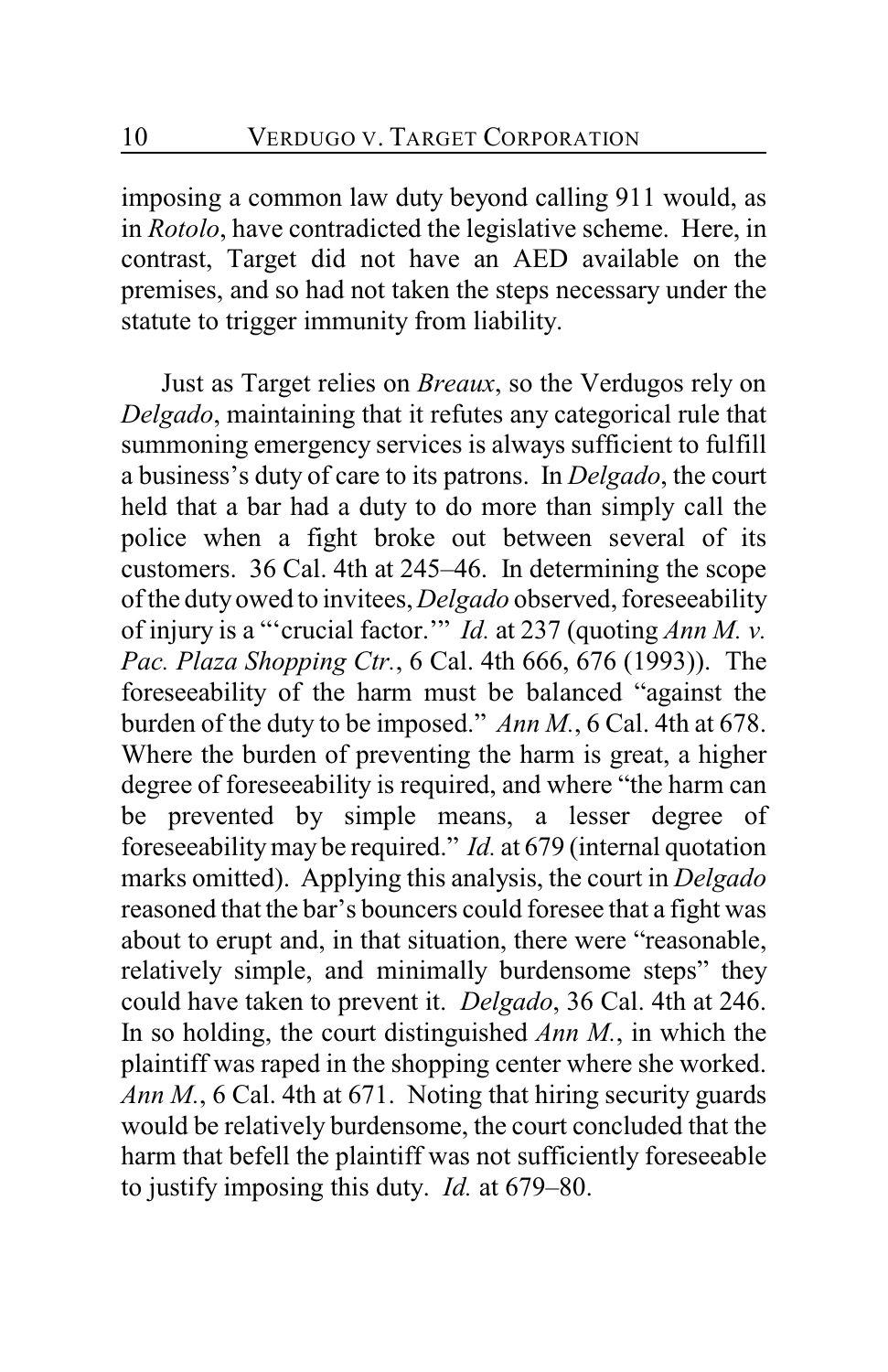While the court has thus laid out a basic framework for analyzing the scope of the duty to prevent harm to invitees, neither *Delgado* nor *Ann M.* involved the duty to provide first aid to invitees, much less decided the precise issue presented here, the duty to have AEDs available on one's business premises. Nor does applying the general test articulated in *Delgado* provide "clear controlling California precedent." *Klein*, 537 F.3d at 1030 (internal quotation marks omitted).

On one hand, it was not foreseeable to Target that Verdugo herself would suffer cardiac arrest, and so Target was not aware of the specific danger, which the bouncers in *Delgado* were. On the other hand, California courts considering foreseeability as an aspect of duty often focus on whether the *type* of harm suffered was foreseeable, not whether "'a *particular* plaintiff's injury was reasonably foreseeable in light of a *particular* defendant's conduct.'" *Carrera v. Maurice J. Sopp & Son*, 177 Cal. App. 4th 366, 378 (Cal. Ct. App. 2009) (emphasis in original) (quoting *Ballard v. Uribe*, 41 Cal. 3d 564, 572 n.6 (1986)). In this sense, it could be foreseeable to Target that one of its customers might suffer sudden cardiac arrest while shopping, given the fact that more than 700 people die of sudden cardiac arrest in the United States every day. Cardiac Arrest Survival Act  $\S$  402(1). Even so, it is not clear to us under California precedents whether the foreseeability inquiry is to be undertaken on a store-by-store or a company-wide basis, or what degree of likely occurrence of a particular illness is sufficient to make that occurrence foreseeable. Moreover, the parties dispute the degree to which the foreseeability issue should be influenced by the location of this particular Target store—in a shopping center—or by its large size, both factors which increase the likelihood that 911 or other outside AED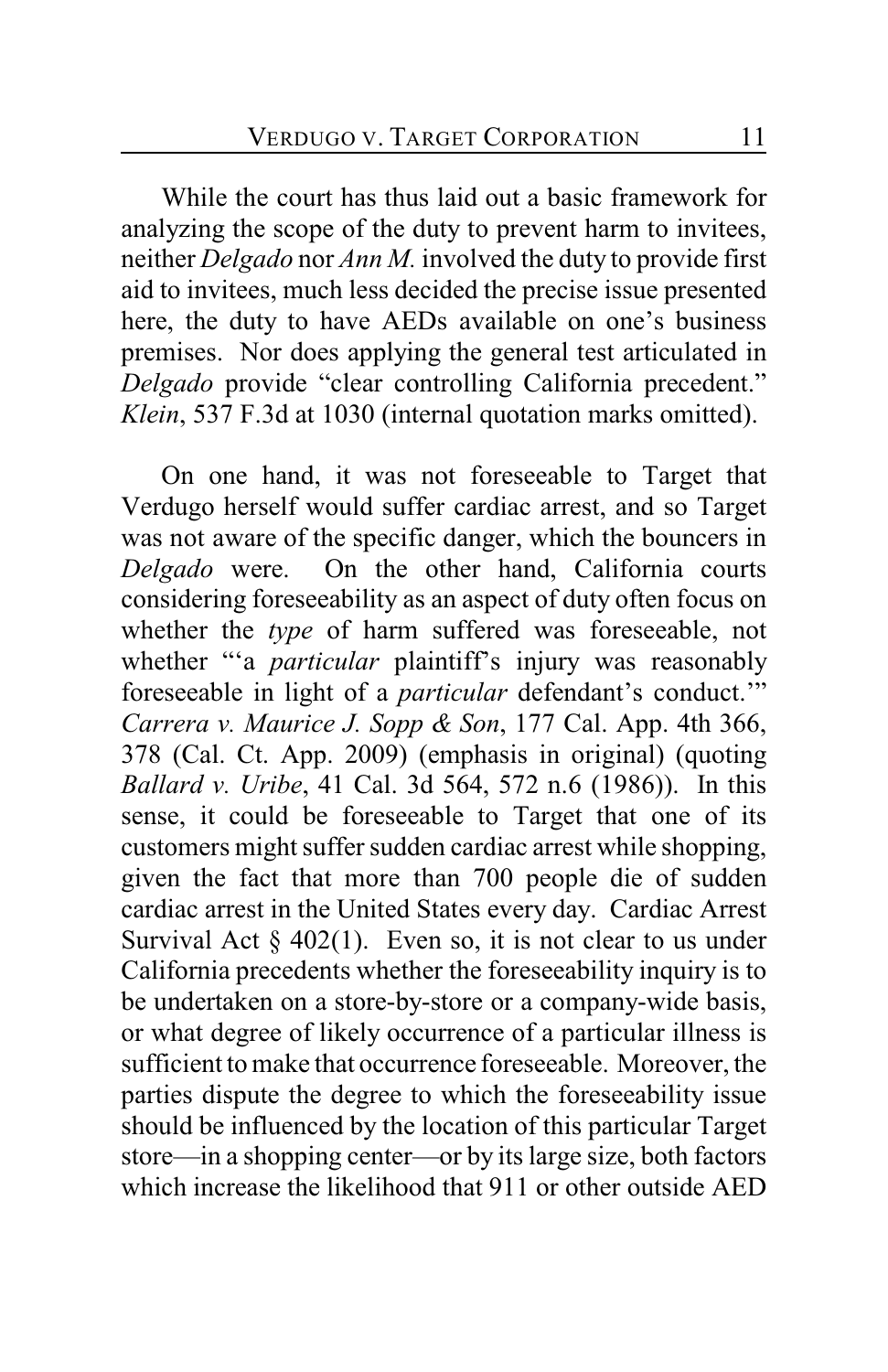assistance will not be able to reach patrons suffering sudden cardiac arrest in time to save them.

The burden side of the analysis is similarly debatable under the existing precedents. Target sells AEDs online for approximately \$1,200 each. For a property owner to be eligible for the statutory immunity from liability, an AED, once purchased, must be checked every 30 days, and one employee must be trained in its use. Cal. Health & Safety Code § 1797.196(b)(2). Requiring Target to purchase and maintain an AED for each of its California stores would be economically less burdensome than, for example, requiring it to hire security guards to prevent crime. *See Ann M.*, 6 Cal. 4th at 679; *see also Sharon P. v. Arman*, 21 Cal. 4th 1181, 1190 (1999). On the other hand, requiring such preventive purchases appears more burdensome than requiring alreadyemployed bouncers to intervene to stop a fight once it occurs. *See Delgado*, 36 Cal. 4th at 246–47. Moreover, as with the foreseeability prong, the California precedents do not provide clear guidance as to whether the burden is to be evaluated on a store-by-store or a company-wide basis.

In sum, given the uncertainty in the most applicable California precedents as applied to the present circumstances, weighing the foreseeability of the harm suffered by Verdugo against the burden to be imposed on Target does not provide a clear answer to the question of whether Target had a duty under California law to purchase AEDs.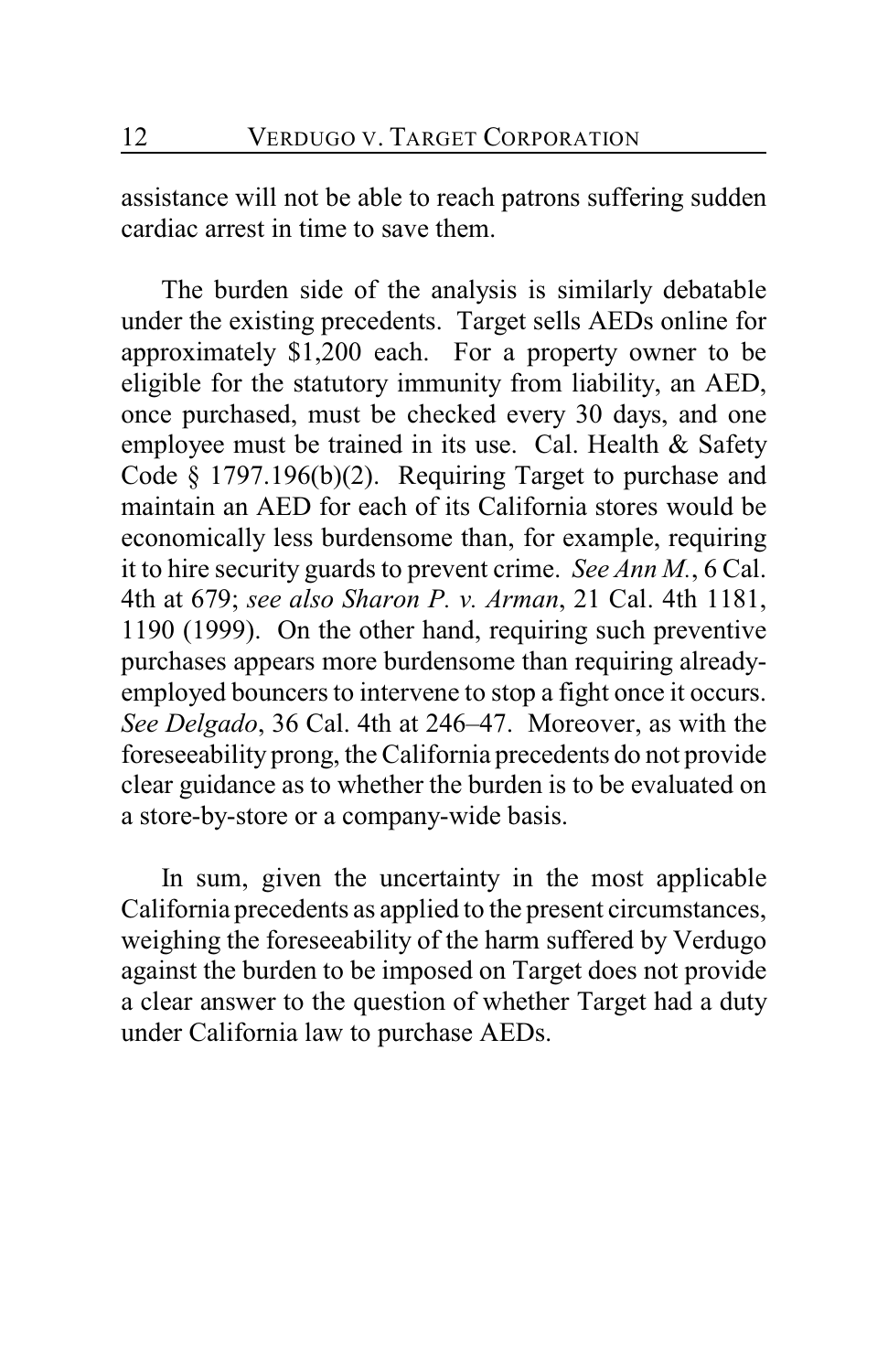## **C**

The court in both *Ann M.* and *Delgado* also mentioned the factors listed in *Rowland v. Christian*, 69 Cal. 2d 108, 112–13 (1968), as being useful "'in determining the existence and scope of a duty [to invitees] in a particular case.'" *Delgado*, 36 Cal. 4th at 237 n.15 (quoting *Ann M.*, 6 Cal. 4th at 675 n.5).<sup>1</sup> In addition to foreseeability and burden, these factors are:

> [1] the degree of certainty that the plaintiff suffered injury, [2] the closeness of the connection between the defendant's conduct and the injury suffered, [3] the moral blame attached to the defendant's conduct, [4] the policy of preventing future harm, . . . and [5] the availability, cost, and prevalence of insurance for the risk involved.

*Rowland*, 69 Cal. 2d at 113.

Applying these factors also does not provide a clear answer to the question whether Target had a duty to have an AED available on its premises. Without an AED on-site, it was virtually certain that Verdugo would die. Defibrillation

<sup>&</sup>lt;sup>1</sup> Rowland seems to have originally articulated these factors as helpful in determining whether to make an exception to "the general principle that a person is liable for injuries caused by his failure to exercise reasonable care," and not for the purpose of determining the precise scope of the duty of care that arises from a special relationship. *Rowland*, 69 Cal. 2d at 112. Nevertheless, the California Supreme Court has since considered those factors as "useful" for this purpose. *See Delgado*, 36 Cal. 4th at 237 n.15; *Ann M.*, 6 Cal. 4th at 675 n.5.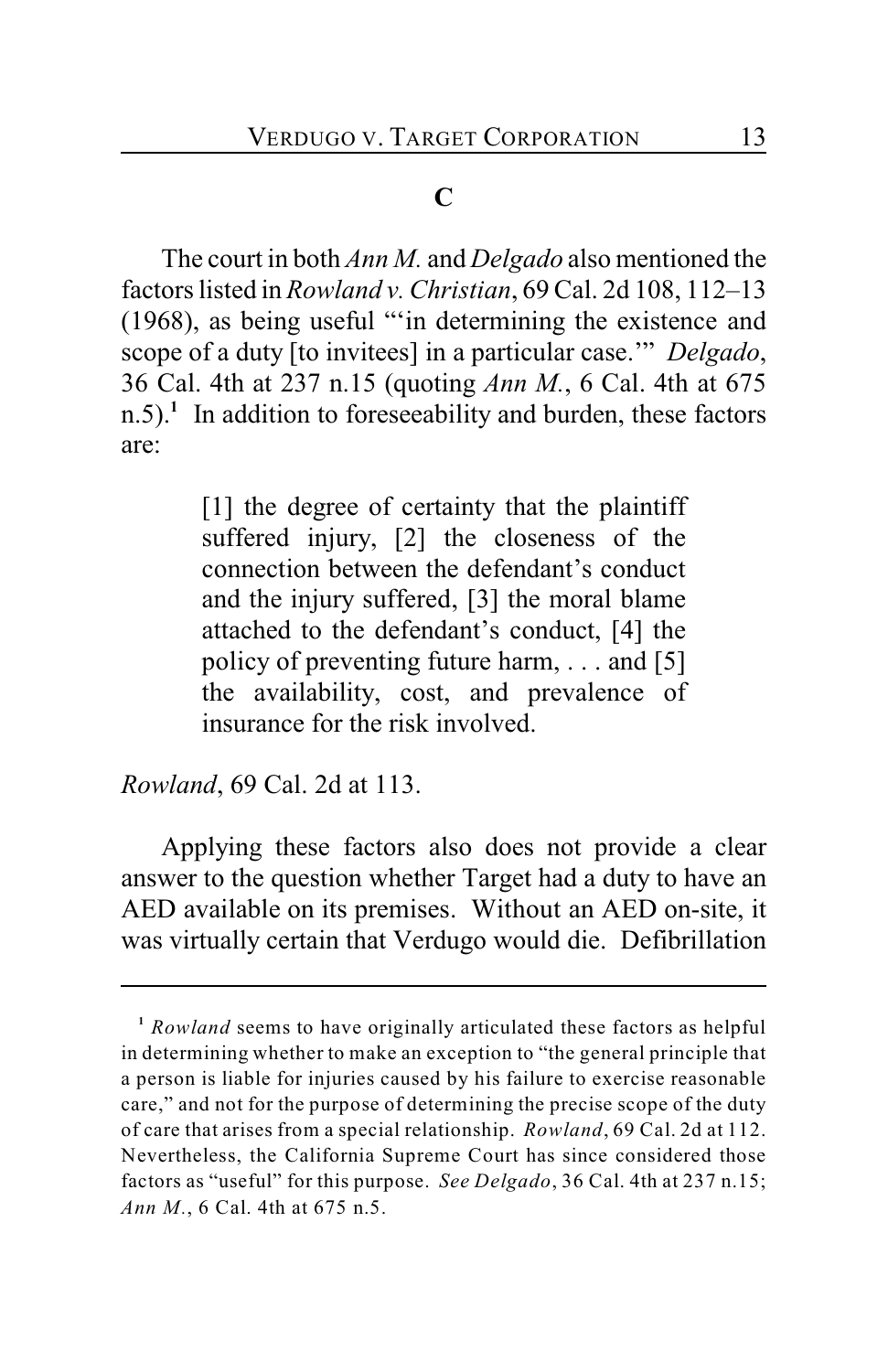is the only definitive treatment for sudden cardiac arrest, and "every minute that passes before returning the heart to a normal rhythm decreases the chance of survival by 10 percent." Cardiac Arrest Survival Act § 402(5). On the other hand, it is far from certain that immediate treatment with an AED will revive a particular patient. While the first two factors thus may support the imposition of a duty, they do so only mildly. The third factor weighs against finding a duty, as Target's failure to provide an AED was not morally blameworthy in the sense that term is used by California courts. *See Rotolo*, 151 Cal. App. 4th at 337–38. The fourth factor strongly supports finding a duty, as doing so would help prevent future harm by increasing the availability of AEDs. The final factor also supports a duty, as California has provided a safe harbor from liability for businesses that acquire AEDs, so no insurance would be required as long as the conditions for invoking the safe harbor were met. Cal. Civ. Code § 1714.21(b).

#### **D**

Pertinent to our request for certification, finally, is that courts in other jurisdictions applying similar balancing or multi-factor approaches to liability have reached divergent conclusions when confronting AED issues similar to the one in this case. Some courts to have considered the matter have held that there is no duty on the part of business owners to provide AEDs to be used on their invitees in the event of cardiac arrest. *See Boller v. Robert W. Woodruff Arts Ctr., Inc.*, 716 S.E.2d 713, 715 (Ga. Ct. App. 2011); *L.A. Fitness Int'l, LLC v. Mayer*, 980 So. 2d 550, 561 (Fla. Dist. Ct. App. 2008); *Salte v. YMCA of Metrop. Chi. Found.*, 814 N.E.2d 610, 615 (Ill. App. Ct. 2004); *Atcovitz v. Gulph Mills Tennis*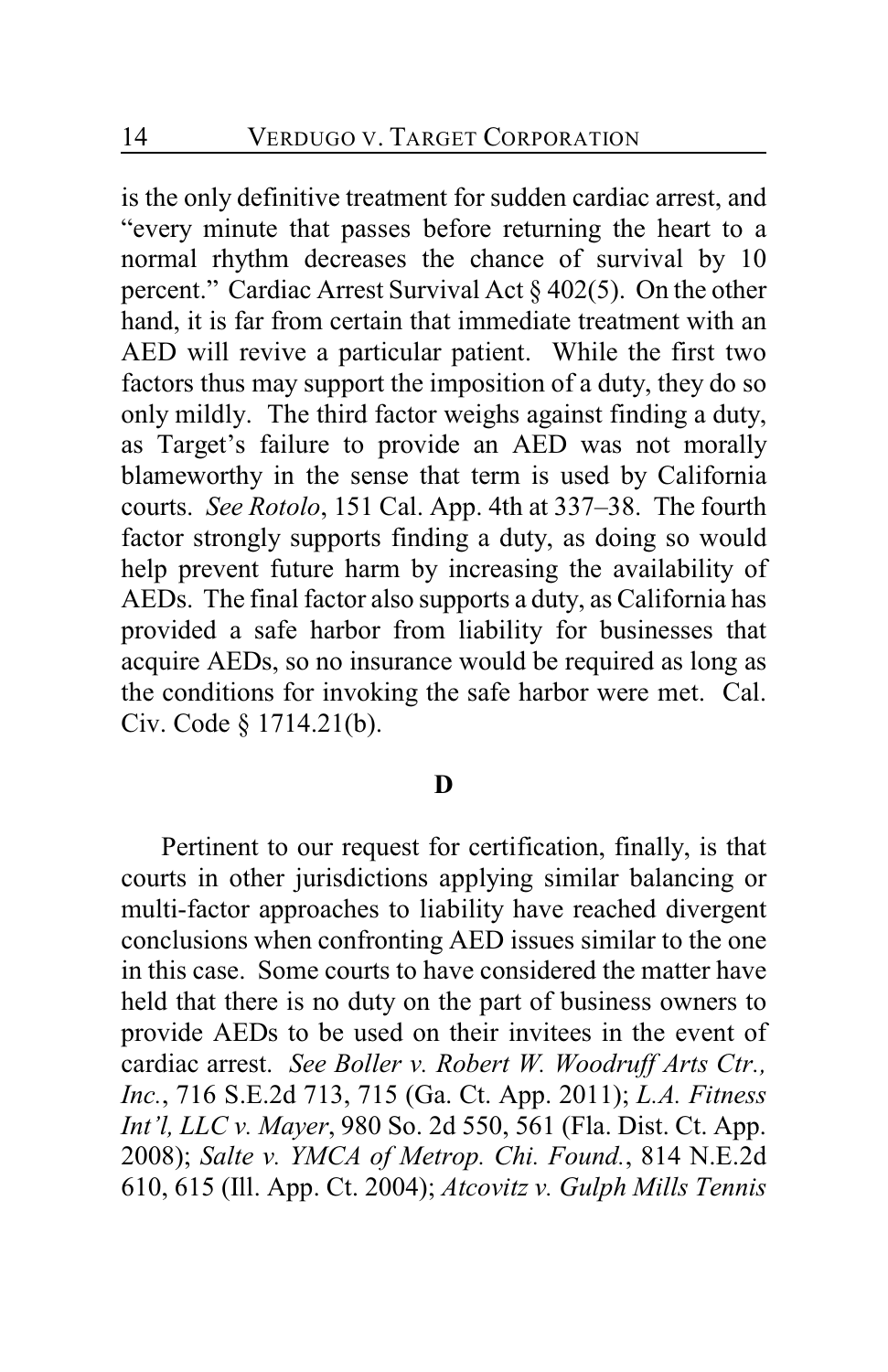*Club, Inc.*, 812 A.2d 1218, 1224 (Pa. 2002); *Rutnik v. Colonie Ctr. Court Club, Inc.*, 672 N.Y.S.2d 451, 453 (N.Y. App. Div. 1998). Other courts, however, have allowed similar AED suits to go to the jury, concluding that the duty question turns on case-specific factual matters. *See Aquila v. Ultimate Fitness*, 52 Conn. L. Rptr. 81 (Conn. Super. Ct. 2011); *Ksypka v. Malden YMCA*, 22 Mass. L. Rptr. 122 (Mass. Super. Ct. 2007); *Fowler v. Bally Total Fitness Corp.*, No. 07 L 12258 (Ill. Cir. Ct. Oct. 27, 2007).

Thus, neither California precedents nor cases from other courts provide us with sufficient guidance to answer the important question of California tort law presented by this case. We therefore respectfully ask the California Supreme Court for guidance and will follow that guidance once received.

#### **V**

Pursuant to California Rule of Court 8.548(d), the Clerk of this court shall forward an original and 10 copies of this order, under official seal, to the California Supreme Court, along with a certificate of service on the parties, and copies of all briefs, excerpts of record, requests for judicial notice, and post-argument letters that have been filed with this court.

The parties shall notify the Clerk of this court within 14 days of any decision by the California Supreme Court to accept or to decline our request. If the California Supreme Court accepts, the parties shall file a joint report six months after the date of acceptance and every six months thereafter advising us of the status of the proceedings. The parties shall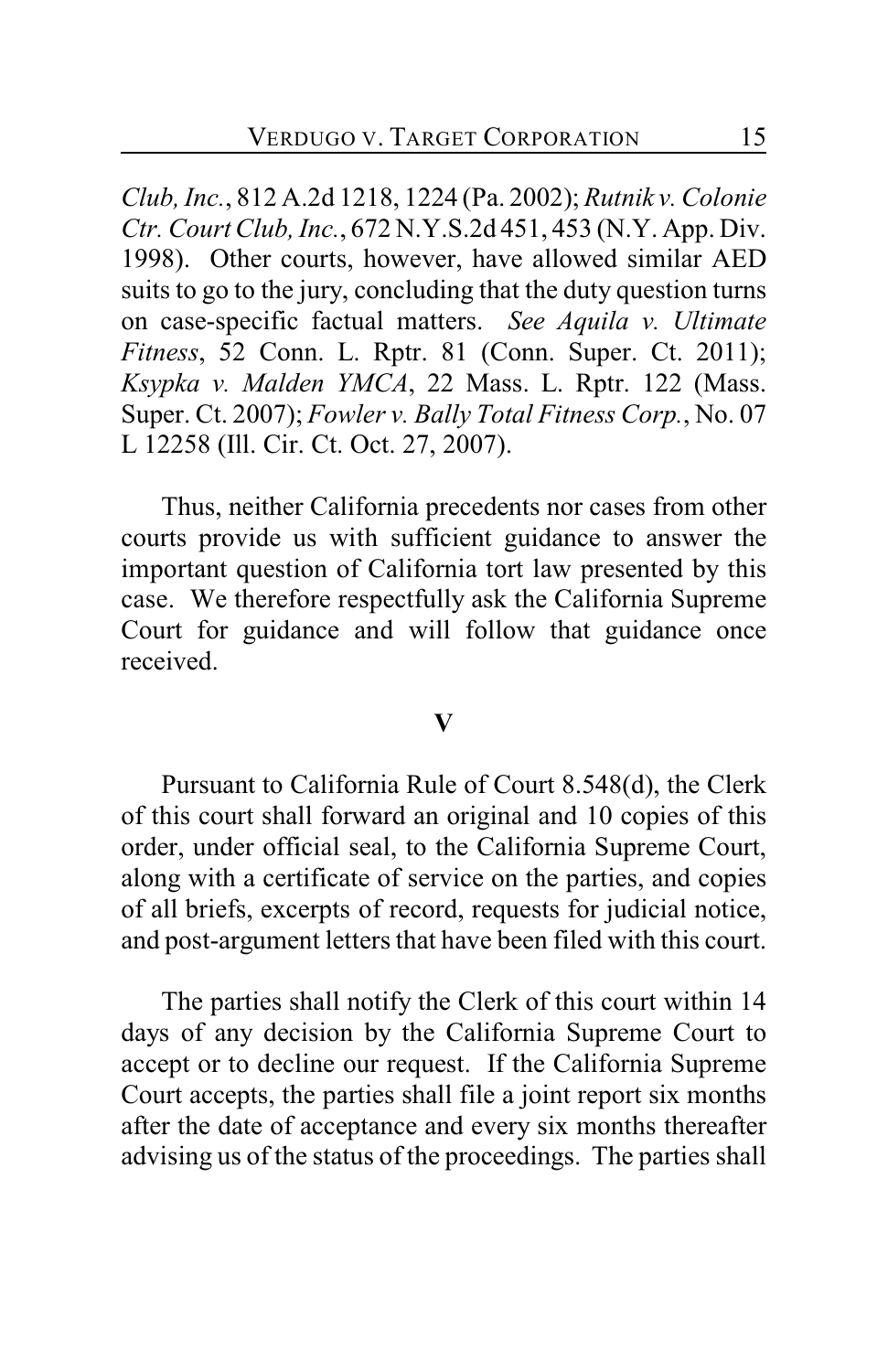also notify the Clerk of this court within 14 days of the issuance of an opinion by the California Supreme Court.

#### **IT IS SO ORDERED.**

## GRABER, Circuit Judge, concurring:

I concur fully in the Order certifying a question to the California Supreme Court. I write separately only to note that, in the absence of that court's guidance, I would disagree with the dissent's view, as I understand extant California law.

First, the legislature's wide-ranging statute concerning the availability and use of AEDs strongly suggests that the legislature occupied the field and displaced any duty that a business may have under California common law to acquire or install an AED. *See* Cal. Health & Safety Code § 1797.196(f) ("Nothing in this section or Section 1714.21 may be construed to require a building owner or a building manager to acquire and have installed an AED in any building."). Second, I read California law to establish only a limited duty on the part of a business to come to the aid of an invitee who is in physical distress. Third, because the foreseeability of cardiac arrest is universal, the dissent's view contains no limiting principle; all businesses, of any size, can foresee equally that a customer might suffer sudden cardiac arrest. Thus, in essence, finding a common law duty might well eviscerate California Health & Safety Code section 1797.196(f).

In short, because reasonable minds differ about the state law that we must apply, certification is particularly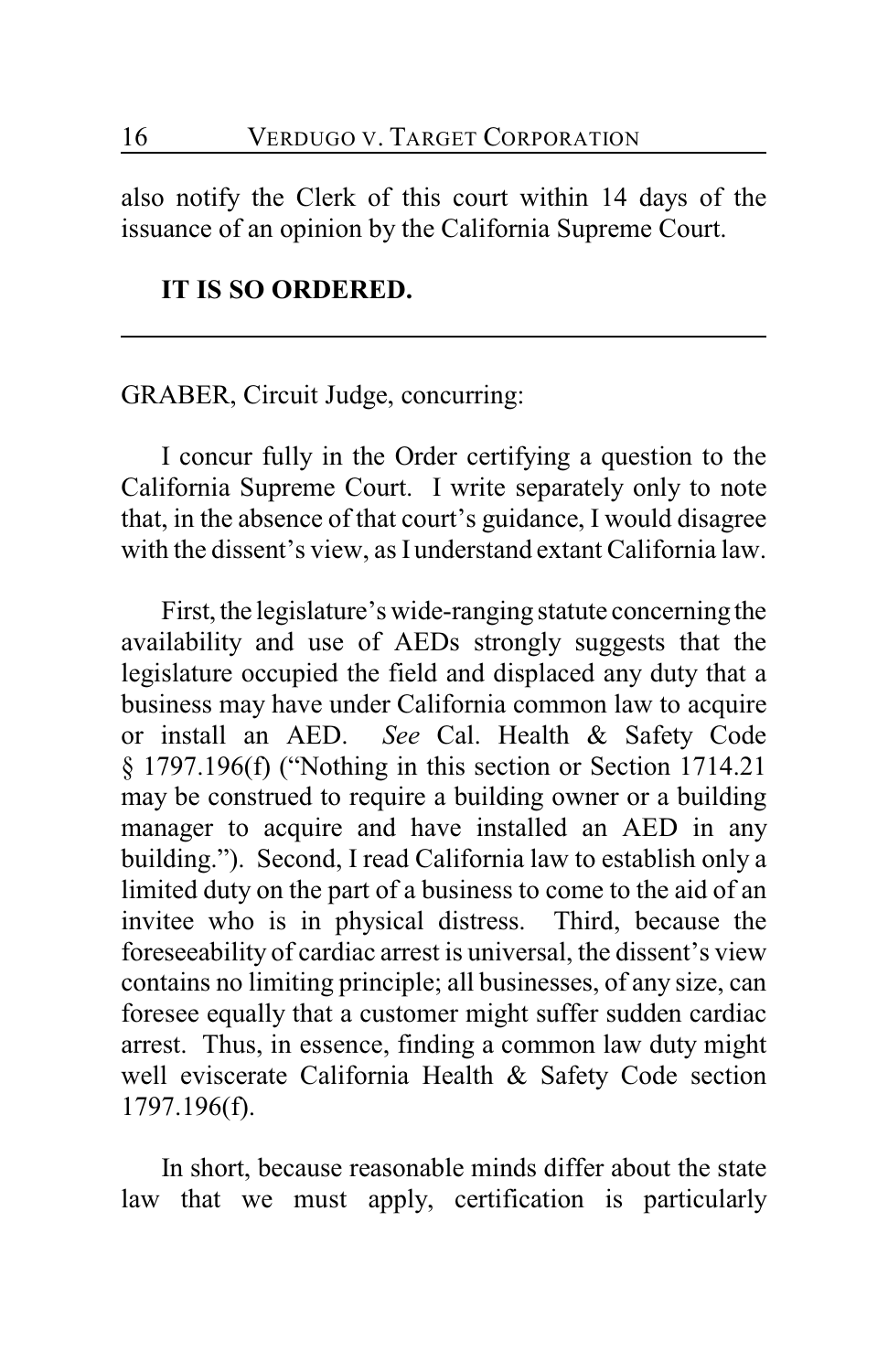appropriate here. *See Klein v. United States*, 537 F.3d 1027, 1030 (9th Cir. 2008) (stating that certification is appropriate if "no clear controlling California precedent squarely addresses the question before us" (internal quotation marks omitted)).

PREGERSON, Circuit Judge, dissenting:

On August 31, 2008, 49-year-old Mary Ann Verdugo went shopping at a Target store in Pico Rivera, California. While inside the store, Mary Ann suffered sudden cardiac arrest. She died within minutes.

Paramedics were called promptly. But it took several minutes for them to arrive at Target's curbside and several minutes more to reach Mary Ann inside the big box store. The paramedics attempted to revive Mary Ann. But it was too late to save her life.

Nearly 300,000 Americans are victims of sudden cardiac arrest every year. Victims of sudden cardiac arrest collapse and quickly lose consciousness–often without warning. Death follows unless normal heart rhythm is restored within a matter of minutes.

Sudden cardiac arrest is treatable, but more than 95 percent of cardiac arrest victims die, mainly because of the lack of an available external defibrillator ("AED"). Cardiac Arrest Survival Act of 2000, Pub. L. No. 106-505, § 402(3), 114 Stat. 2314 (2000). Although "CPR may help prolong the window of survival," defibrillation "is the only definitive treatment" for sudden cardiac arrest. The American Red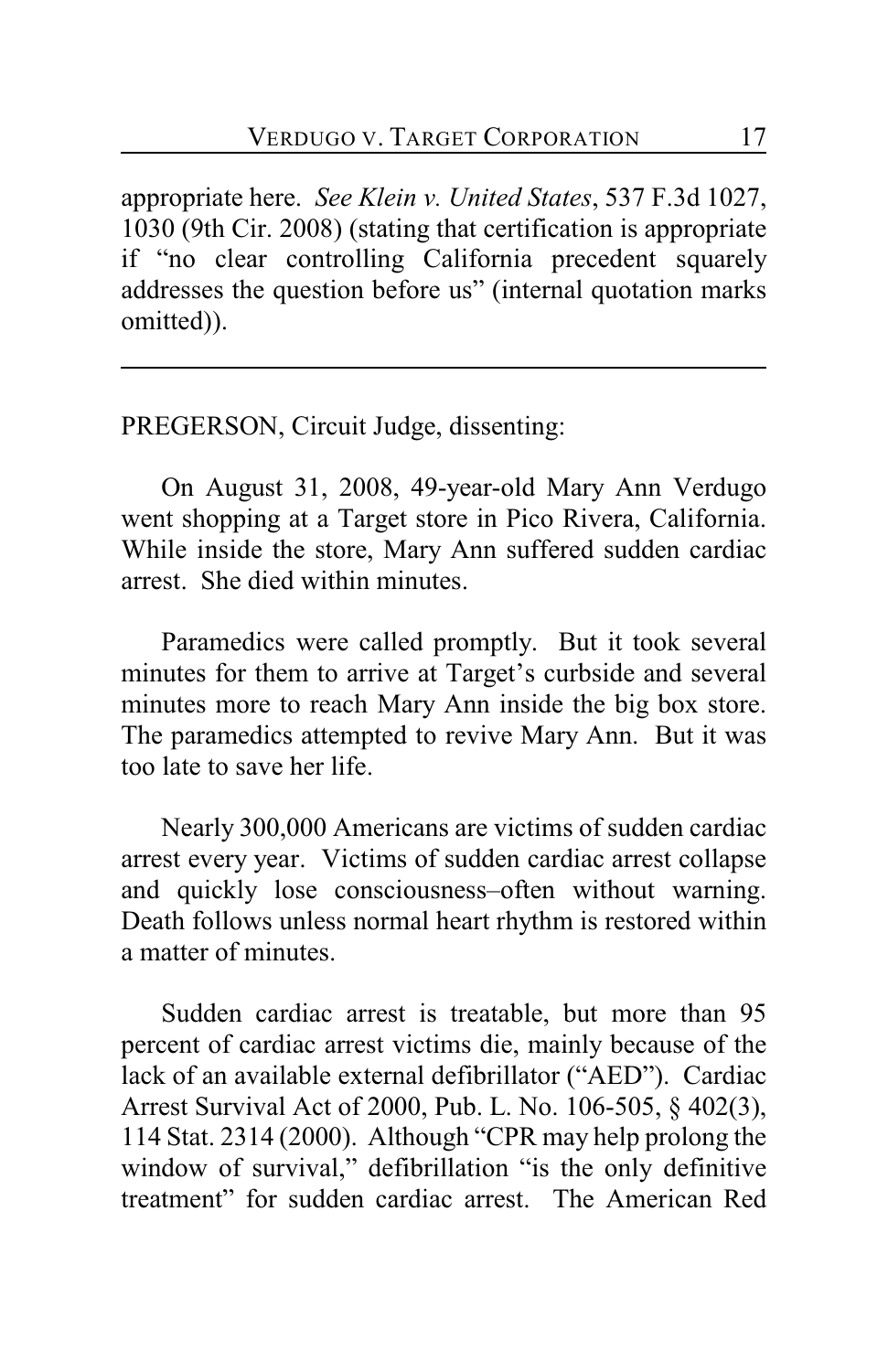Cross AED Frequently Asked Questions, http://www.redcrosscny.org/pdf/AED\_FAQs.pdf. To be successful, an AED shock generally must be administered within five minutes from the onset of sudden cardiac arrest.

Despite the frequency of sudden cardiac arrest and the absolute necessity of using an AED within the first few minutes, the Pico Rivera Target failed to equip its store with a life-saving defibrillator. That is why Mary Ann Verdugo's life could not be saved.

A business has a "special relationship" with its invitees. This special relationship creates an affirmative duty requiring the business to provide first aid to its invitees who become ill or injured on the premises, and "to care for them until they can be cared for by others." Restatement (Second) of Torts § 314A; *see also Delgado v. Trax Bar & Grill*, 36 Cal. 4th 224, 241 (2005).

The scope of a business's duty to provide care is "determined in part by balancing the foreseeability of the harm against the burden of the duty to be imposed." *Ann M. v. Pacific Plaza Shopping Ctr.*, 6 Cal. 4th 666, 678 (1993). "[W]here the burden of preventing future harm is great, a high degree of foreseeability may be required." *Id.* (citation and quotation marks omitted). Nevertheless, "in cases where there are strong policy reasons for preventing the harm, or the harm can be prevented by simple means, a lesser degree of foreseeability may be required." *Id.* at 678–79 (citation and quotation marks omitted). "Duty in such circumstances is determined by a balancing of 'foreseeability' . . . against the 'burdensomeness, vagueness, and efficacy' of the proposed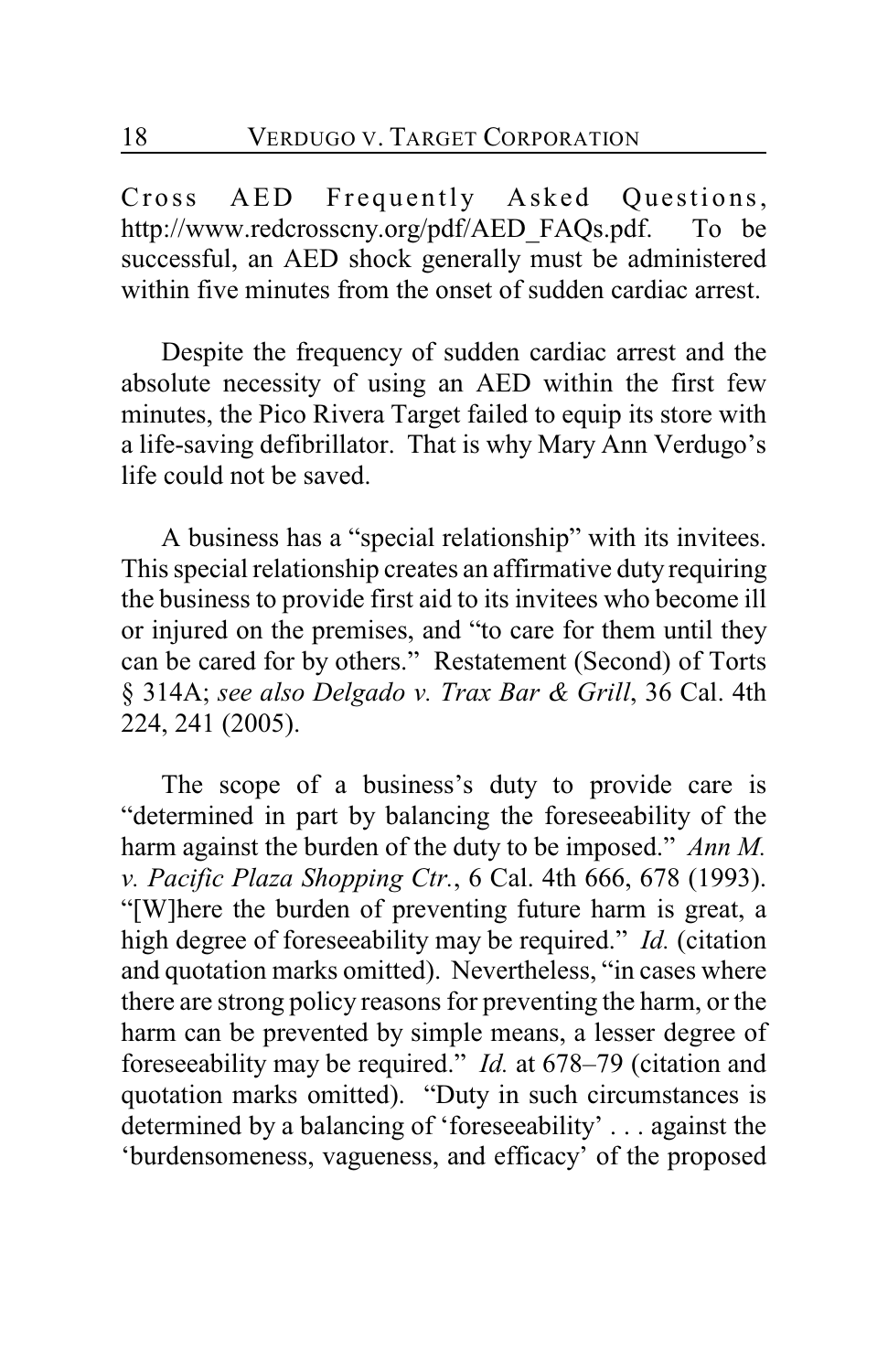. . . measures." *Id.* at 679 (quoting *Gomez v. Ticor*, 145 Cal. App. 3d 622, 631 (Ct. App. 1983)).

More than 700 people in the United States die of cardiac arrest every day. Cardiac Arrest Survival Act at  $\S$  402(1). Because of the significant number of people who suffer sudden cardiac arrest, it is reasonably foreseeable that a customer, while shopping at the Pico Rivera Target, could suffer sudden cardiac arrest. Moreover, if a customer suffers sudden cardiac arrest in the large Pico Rivera Target in an area where paramedics cannot reach her within five minutes, she will likely die unless there is an accessible defibrillator in the store. Seconds count when the life of a cardiac arrest victim is in the balance. "[E]very minute that passes before returning the heart to a normal rhythm decreases the chance of survival by *10 percent*." Cardiac Arrest Survival Act at § 402(5) (emphasis added). But the harm can be easily reduced by quick use of a defibrillator. When "CPR and AEDs are used within three to five minutes from the onset of collapse, the survival rate of a sudden cardiac arrest victim is as high as 50 to 70 percent." *Automatic External Defibrillators: Hearing on S.B. 1436 Before the S. Comm. on Health*, 2011–2012 Reg. Sess. 1–2 (Cal. 2012).

Defibrillators are relatively inexpensive and virtually foolproof. Target sells an AED on its website for \$1,199.99. AEDs are "safe and effective, even when used by lay people." Cardiac Arrest Survival Act at § 402(8). AEDs are virtually fail-safe because they do not "allow a user to administer a shock until after the device has analyzed a victim's heart rhythm and determined that an electric shock is required." *Id.*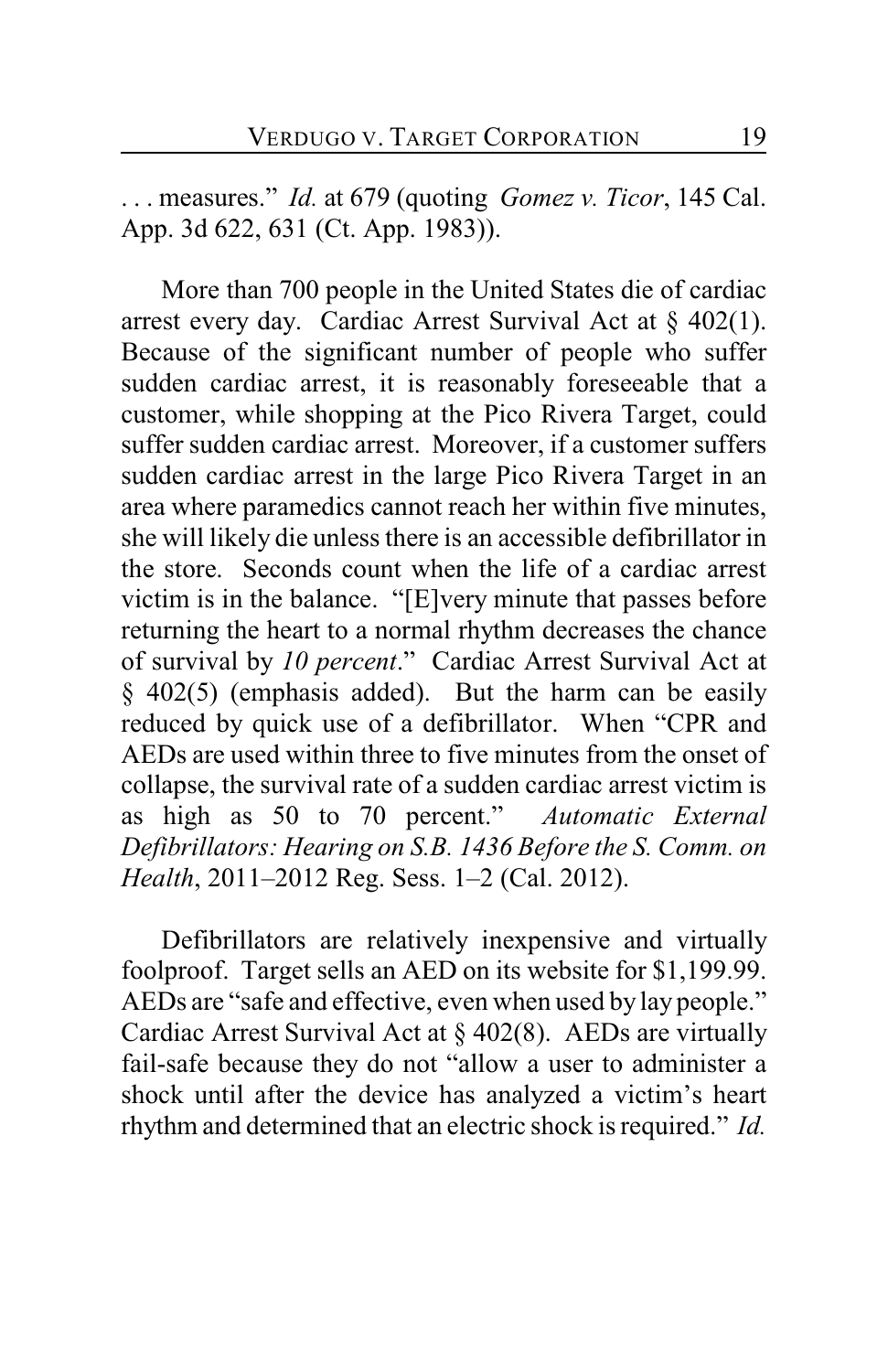Purchasing an AED and periodically training an employee on its use is not much of a burden for a large store like the Pico Rivera Target.<sup>1</sup> Providing an AED is an easy and effective way to remedy a grave and foreseeable harm. In the analogous context of preventing criminals from harming invitees, the California Supreme Court has recognized that, in certain circumstances, some precautionary measures are onerous. Some measures found onerous include: employing security guards, *Ann M.*, 6 Cal. 4th at 679; and providing bright lights in parking garages, monitoring security cameras, and requiring existing personnel to make periodic walkthroughs of the property, *Sharon P. v. Arman, Ltd.*, 21 Cal. 4th 1181, 1196 (1999).

But this case is different. The remedy is not onerous, and a defibrillator "is the only definitive treatment for [sudden cardiac arrest]." The American Red Cross AED Frequently Asked Questions, http://www.redcrosscny.org/pdf /AED\_FAQs.pdf. Acquiring a relatively inexpensive AED and training one employee to use it is not comparable to hiring a security guard or requiring an employee to walk through a garage. A security guard is hired for one purpose: to guard a premises. Moreover, requiring existing personnel to make periodic walk-throughs removes that employee from

<sup>&</sup>lt;sup>1</sup> Moreover, in California, any business that acquires an AED is "not liable for any civil damages resulting from any acts or omissions in the rendering of the emergency care" if the business, among other things, regularly maintains the defibrillator, trains one employee per every AED unit on AED usage, and complies with regulations governing placement of the AED. Cal. Health & Safety Code § 1797.196(b). California limits the liability for civil damages of any entity that acquires an AED so long as the entity complies with the non-onerous requirements of Cal. Health & Safety Code § 1797.196(b).